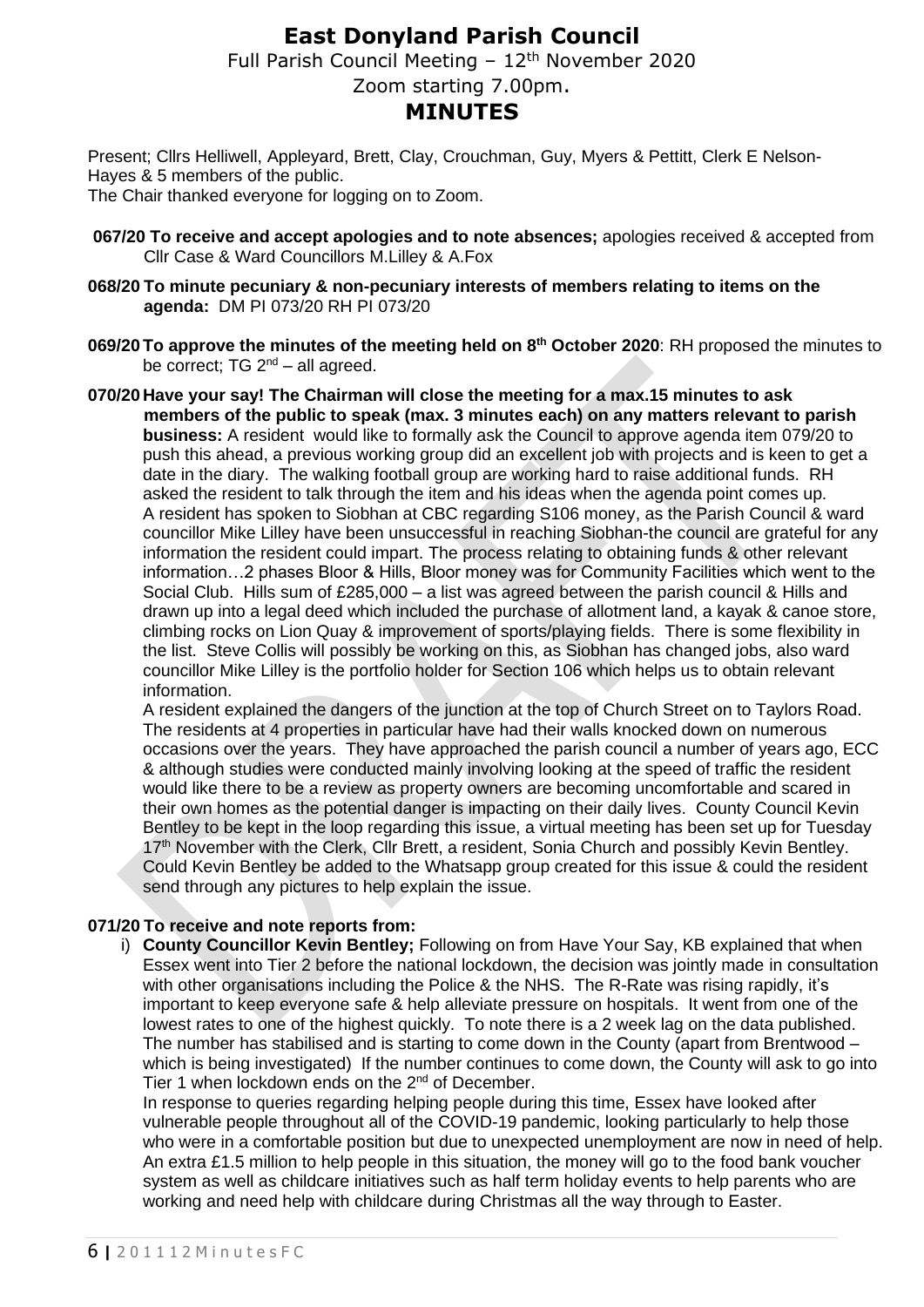# **East Donyland Parish Council**

Full Parish Council Meeting  $-12<sup>th</sup>$  November 2020

Zoom starting 7.00pm.

## **MINUTES**

20mph initiative a reminder that to have this throughout a whole village is unprecedented, to include Marsh Crescent, Head Street, Rectory Rd & Wharf Rd, due to some confusion, the roads will be applied for after the 20mph limit is already introduced in the village. The bus company will need to be consulted. The signage on Hillview, seems excessive is it necessary?

Locality budget; £4000 stipulations include it needs to be for a community asset and possible match funding. The allocation is on the 31<sup>st</sup> January, so please be quick if there is something we need.

ii) **Borough Councillor Lee Scordis;** Passed on apologies from Mike Lilley & Adam Fox. There are now Covid marshals in the town centre assisting the Police and zone wardens, they do not have any powers.

CBC are granting 1 day a week free parking throughout the whole of the town. Blue badge holders are still allowed to park on the High Street.

Flooding on Rowhedge Rd, drivers are mounting the pavement & splashing houses both of which need to be avoided, please add to the Friday catch up-telling drivers to slow down or cut through Battlesbrook Rd.

Budget Survey from CBC, send to the Clerk who will forward it on.

Ask for the Police to visit the recreation ground as there is a lot of activity with teenagers, although the cold weather should start to deter them. A lot of people are not adhering to the rules in Colchester.

- iii) **The Clerk:** Noted.
- **072/20To agree to have Marsh Crescent, Head Street, Rectory Rd & Wharf Rd (once adopted by ECC) included in the 20mph speed limit initiative for the village.** The idea of the speed limit grew from the original idea to reduce the speed on the High Street-some of the information mentioned tonight is new information for the council, Cllr Bentley to take the lead on speaking to the bus companies. RH proposed to add Marsh Crescent, Head Street, Rectory Rd & Wharf Rd (once adopted by ECC) into the 20mph speed limit initiative subject to discussions with the bus company as advised by the Head of Highways Cllr Kevin Bentley-all agreed.
- **073/20 To agree the payments list already checked by Cllrs Appleyard & Heliwell***: DM & RH left the meeting,* AA proposed & DC 2<sup>nd</sup> the payments to be correct – agreed – Action the Clerk DM & RH *returned to the meeting.*
- **074/20 To note the draft minutes and new members of committee from the Finance & Personnel Committee on 10th September & Maintenance committee on 14th October**. Julian Brett to join the Finance & Personnel committee. Julian & Ian to join the Maintenance committee – all agreed.
- **075/20 To agree the renewal quote for the pontoon insurance at £881.27** Hayes Parsons sent through what everyone thought was the renewal quote – it wasn't, the price sent, voted & agreed upon last month was incorrect. RH proposed to accept the new price, NC 2<sup>nd</sup>- all agreed – Action *the Clerk*
- **076/20 To hear an update on recent work at the burial ground and approve the cost of hiring a generator to fix the gate in permanent position.** Thanks to TG for organising volunteers, a lot hard work was achieved. The fence between the old and the new burial ground is coming down, the burial ground will be periodically closed for work to be done. Outdoor work is allowed if the guidelines are adhered too. £100 for the generator. RH proposed & AA  $2^{nd}$  to accept this price, all agreed *– Action DM*
- **077/12 To update the council on S106 monies & processes;** We have asked numerous times; Primarily we want to know when funds will be released, large amounts are not on the monthly reports the council receives, why not? What can the money be used for? The deed between the council and the developer is interesting. Looking forward to working with Mike Lilley as he now works with S106. This will be a rolling agenda item to keep the pressure up for CBC to give us more information.